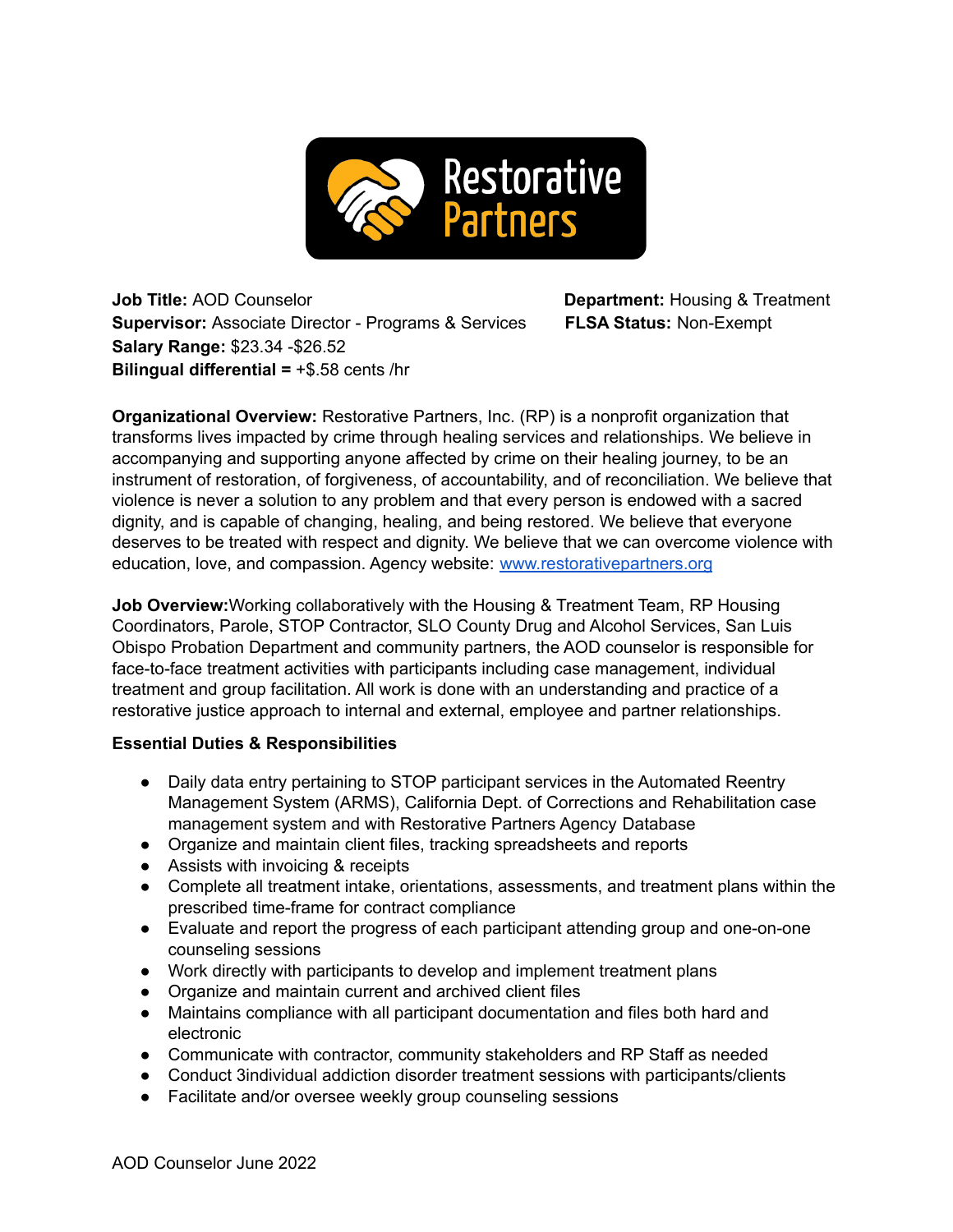- Communicate and collaborate with RP Housing Staff.
- Participate in regular/weekly RP Treatment and Housing Staff meetings regarding client progress and/or concerns

# **Other Duties and Responsibilities**

- Adhere to policies and procedures that ensure the integrity, accuracy and security of all data maintained in ARMS
- Notify Housing & Treatment Director of any problems/issues involving any participants
- Work collaboratively with housing team regarding clients assigned to the caseload
- Record and conduct drug screenings as needed
- Organize, maintain and update client forms online and hard copy

## **Knowledge, Skills, Talents, & Abilities**

- Ability to work within and contribute to a team environment
- Proficiency with Google Drive and Dropbox
- Operational knowledge of MS-Word, Excel, and Access
- Embrace of a restorative justice approach to the criminal justice system
- Ability to demonstrate proper attitudes and techniques towards the reentry population
- Demonstrate ethical behavior in order to maintain professional standards and safeguard participants
- Strong verbal and written communication skills needed, including proper spelling and grammar
- Ability to prioritize and handle a variety of assignments simultaneously in a fast-paced and time-sensitive work environment
- Must be organized, flexible and a self-starter
- Must be reliable and prompt

## **Education and/or Experience**

- Minimum 1 year experience working with a criminal justice population in a substance abuse program
- At least 4 years clean time

## **Certificates, Licenses, Registrations**

- AOD Certification
- Must have a valid California Driver's License
- Certification in a variety of CBT's (CBISA, T4C, Seeking Safety) preferred
- Must pass background check through CDCR
- Must provide TB clearance
- MI
- CPR/1st Aid
- Must agree to Agency Vaccination Policy

#### **Physical Demands**